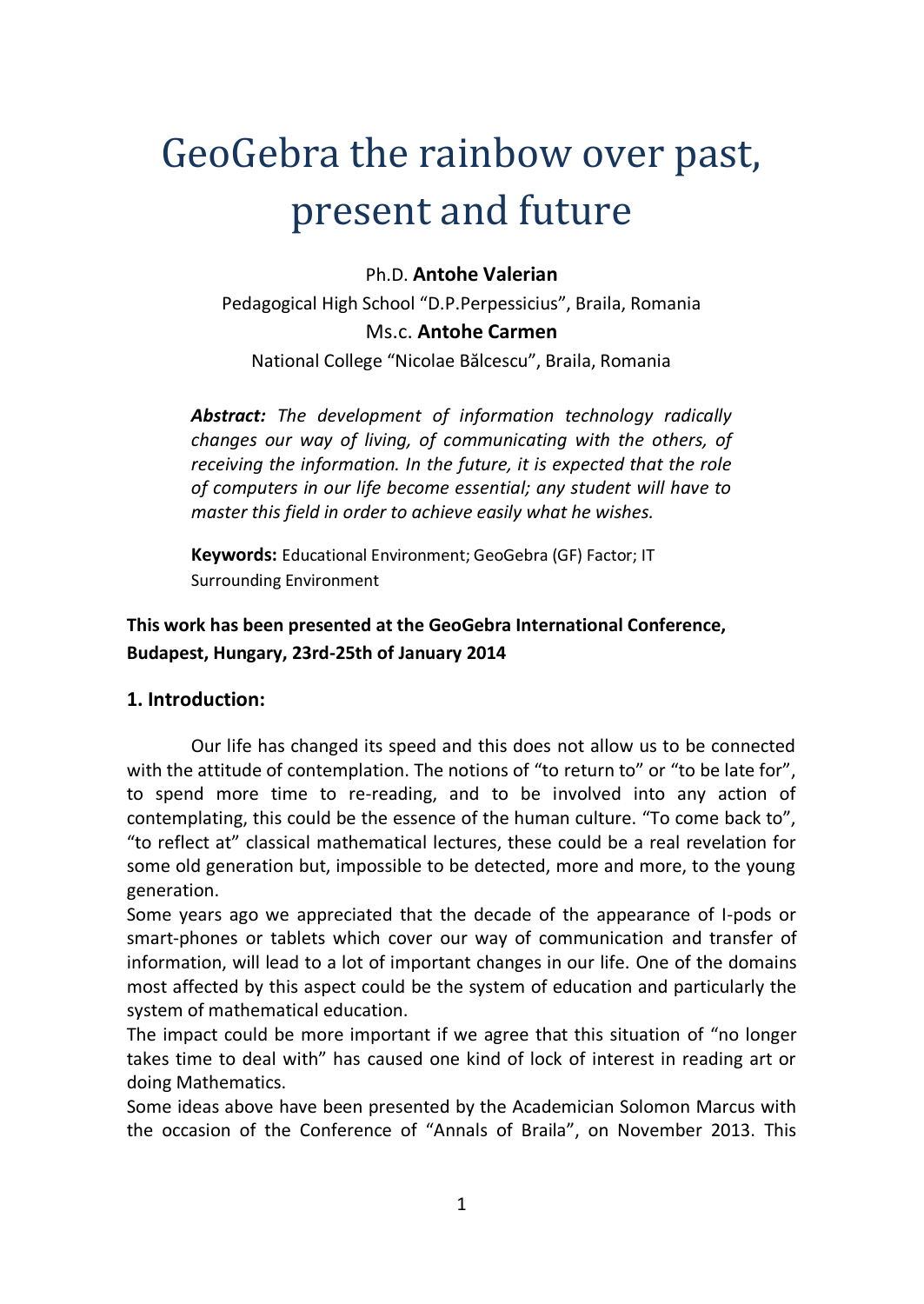dissertation made us to reflect and to try to transfer the global situation, the paradigm of "to return to" in the context of GeoGebra Surrounding.

# **2. The paradigm of "to return to" with GeoGebra**

In order to find out a strategy for connecting our students with the mathematical classical lecture and to make them "to takes time to deal with" and to construct a didactic success, we have to put together some ideas to be transferred in real action.

In order to not disturb their every day connection with the touch screen we have proposed the GeoGebra in the Android System. In order to "to return to reading, reflect and re-discover" we have proposed some lecture from the old collection of the Romanian Journal of the Romanian Society of Mathematics, "Gazeta Matematica", in an expedition which has considered some locus problems proposed long time ago, years 1870-1900.

Our strategy start with re-reading selective problems of math long time ago proposed to be resolved and to reconsider the degree of actuality of them. These problems will be analyzed in the context proposed some years ago in the GeoGebra lesson plans: Draw, build, unite, and investigate properties, change shape and size. Properties remain the same? Why? Can you formulate the theorem from this investigation? Prove it rigorously! Experience should not only be lived, but shared.

With this actions, the paradigm of "The GeoGebra Language" will not only be a working method but also a step in opening a viable way to exchange old, present and future ideas, cover the phenomena.

## **3. Problems of math, re-read and re-evaluates the context**

**The statement of the first problem:** On the fixed line d, are considered the fixed points A and B in the plane and the mobile point M. In the plane are built regular polygons of [AM] and [AN] sides, with m, respectively n number of sides, where m,n ЄN, m,n≥3. The circumscribed circles of those polygons are intersected in M and P, (Fig.1). Is required the geometric locus of P**.**



**Figure 1:** Geometric locus of P for m=5 and n=4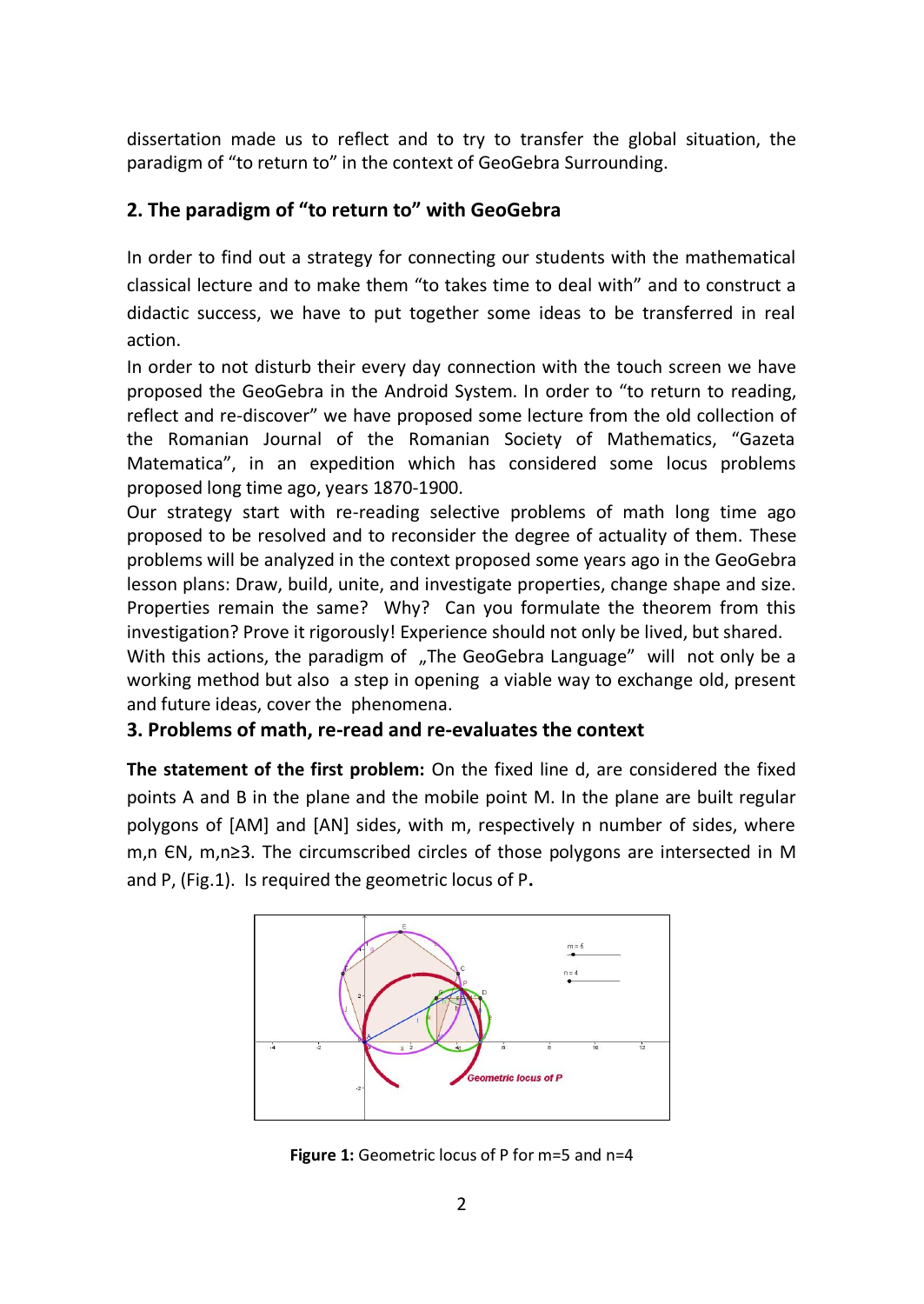After the investigation with GeoGebra software, some different results could be raised. The geogebra application shows in a real time all the changes and will allow the changing of m and n for different values with the sliders, (Fig.2).



**Figure 2:** Geometric locus of P for m=5 and n=4

**The statement of the second problem:** Miquel's Five-Circle Theorem is among a sequence of wonderful theorems in plane geometry bearing his name. Let P1, P2, P3, P4 and P5 be five points.

Let Q1=P2P5∩P1P3, Q2=P1P3∩P2P4, Q3=P2P4∩P3P5, Q4=P3P5∩P1P4, and Q5=P1P4∩P2P5.

Let the other intersections of the consecutive circumscribed circles of triangles Q5Q1P1, Q1Q2P2, Q2Q3P3, Q3Q4P4, and Q4Q5P5 be M1, M2, M3, M4, and M5 respectively. Prove that M1, M2, M3, M4 and M5 are cyclic, (Fig.3). There are a lot of interesting proofs of this theorem. Miquel's Five-Circle Theorem is difficult to prove algebraically.



**Figure 3:** Miquel's Five-Circle Theorem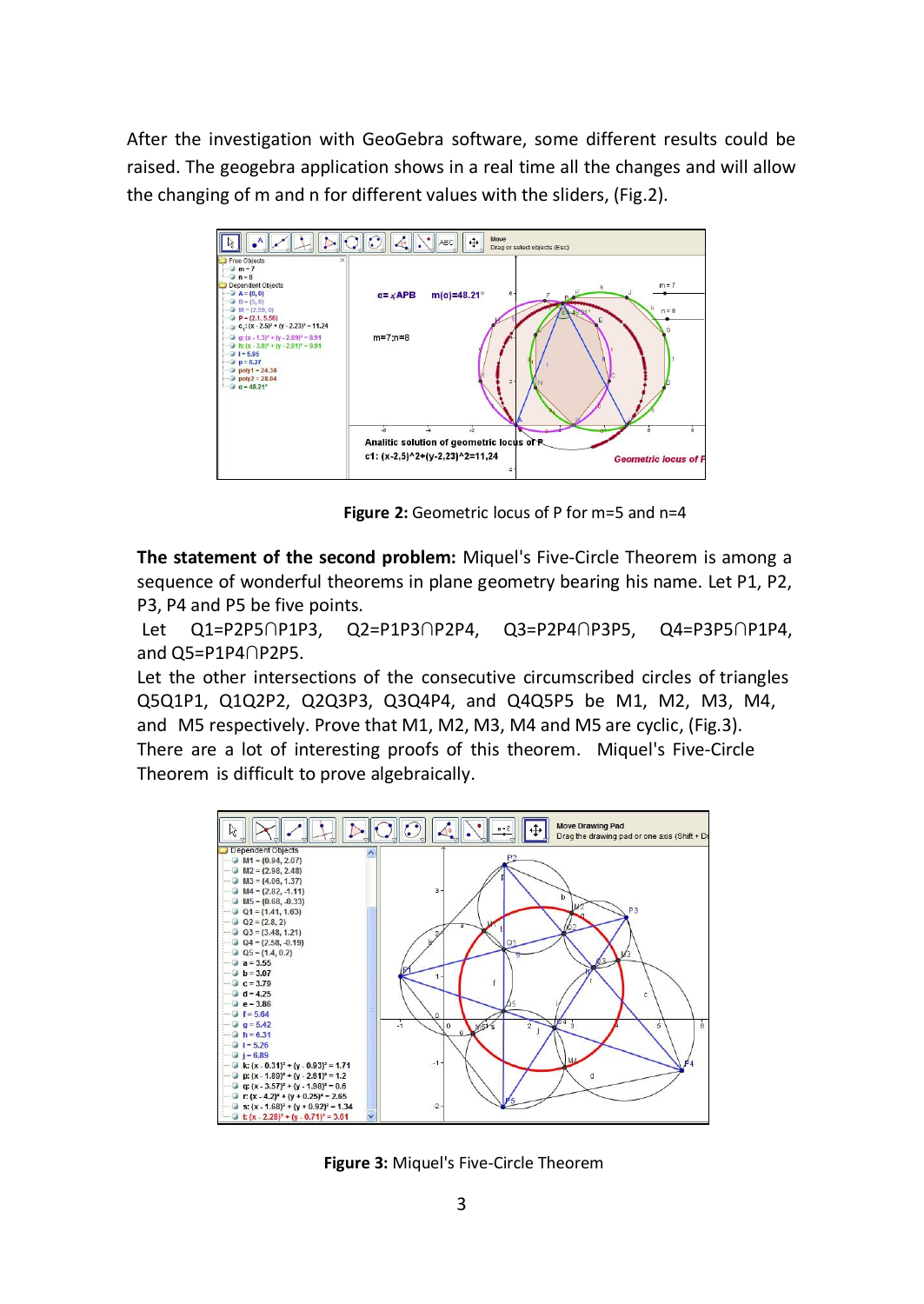When  $n = 3$ , the three vertices of a triangle are on a unique circle, which can be taken as the unique circle determined by the three edges of the triangle, called the *Miquel 3-circle*, (Fig.4). When *n* = 4, the 4 edges of a quadrilateral form 4 distinct 3 tuples of edges, each determining a Miquel 3-circle, and Miquel's 4-Circle Theorem says that the 4 Miquel 3- circles pass through a common point (i.e., are concurrent), called the *Miquel 4-point*, (Fig.5). This combination of perspectives allows the teacher to demonstrate, in front of students and together with them, strategies revealing the "behavior" of figures. Connections between different representations of math concepts will accomplish here the necessary background for better understanding, steady knowledge of mathematical literature.

One appreciates the pedagogical implications of exploring geometry in a dynamic environment, both as an investigation tool and as a demonstration one, the connection between math educators and specialists in informatics being one of the best and a challenge at the same time. The term of "Dynamic-Info-Geometry" could be a method of math teaching and the start of future investigations in applied mathematics.



**Figure 4:** Miquel's 3-Circle Theorem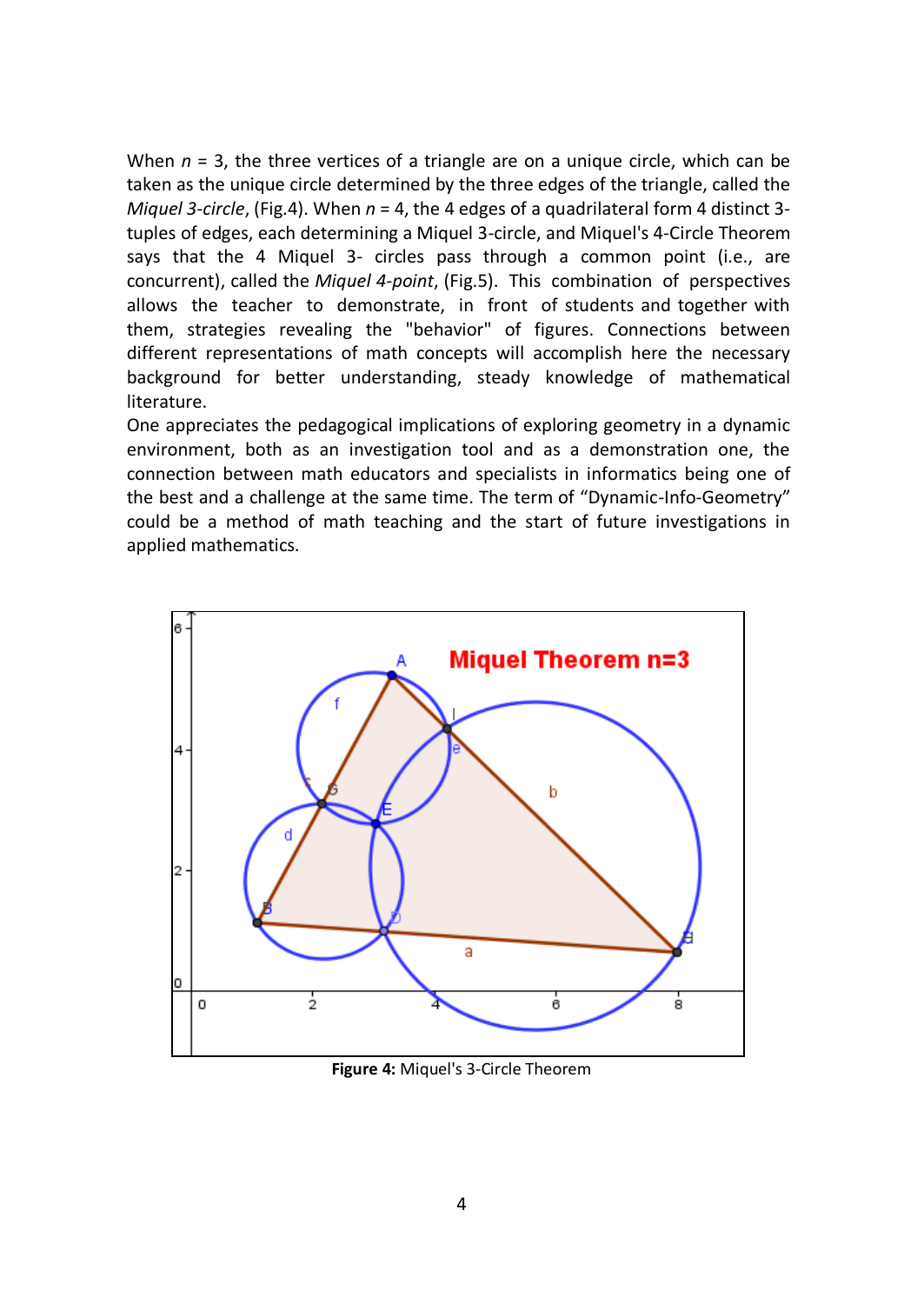

**Figure 5:** Miquel's 4-Circle Theorem. The position of A, B, F, could be modified but the four circles will have a common point P, the Wallace point

GeoGebra provides good opportunity for students to work in pairs and talk through the project together. Attractive presentations prepared in advance, not only capture students' attention but also may lessen the immediate cognitive load for educated and educators. In addition to what is traditionally recognized as benefits, a lot of teachers often use real world models. In order to enhance the image mathematics by creating a "halo effect", the proposed efficient space for this will be the GeoGebra platform. The teachers who use GeoGebra must be more specific, more "open minded", willing to allow for experimentation, and give more guidance at the start of any GeoGebra experiment. Dynamic geometry offers opportunities to bring the real world into the classroom, adding visualization, color and animation. This would not be possible in a traditional classroom. This GeoGebra thinking is expected in various topics of the curriculum but, if they are not found there, we shall connect the GeoGebra thinking with topics and other different experiences, in a model of more efficient curricula.

We live in a world subject to dynamic changes. The level of information and its flow on different communication channels, its impact on the individual are more and more difficult to quantify. Filters of the informational flow, imposed by the educational system, may lead to progress when this approach is in agreement with a modern and well planned educational desideratum or may lead to disasters when